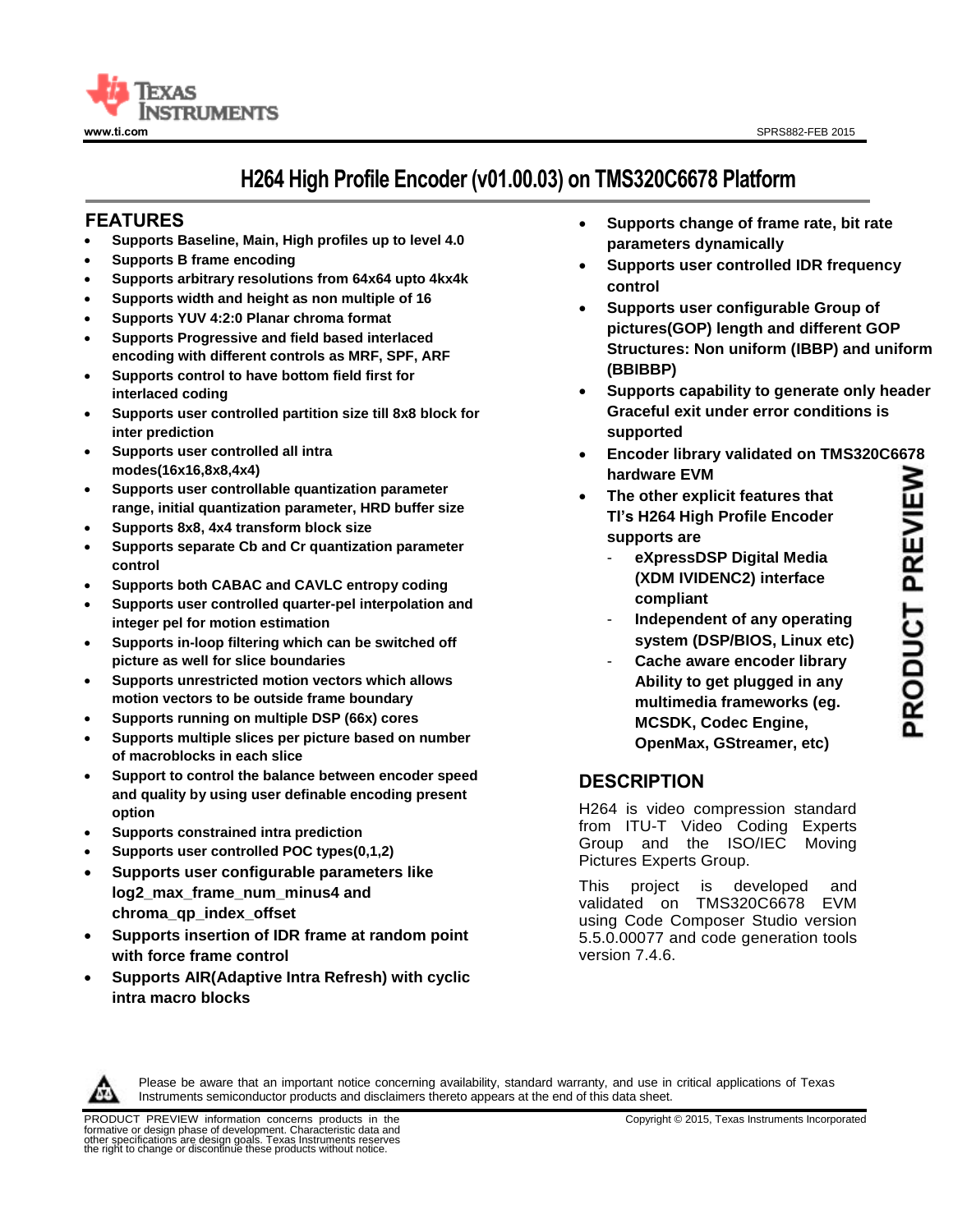

### **Performance and Memory Summary**

This section describes the performance and memory usage of the H264 High Profile encoder tested on TMS320C6678 EVM

| raple 1 Configuration Table                              |                       |  |  |  |  |
|----------------------------------------------------------|-----------------------|--|--|--|--|
| <b>CONFIGURATION</b>                                     | ID                    |  |  |  |  |
| H264 Base Profile, CBR, IPPP, CAVLC, Single Core         | <b>H264HP ENC 001</b> |  |  |  |  |
| H264 Base Profile, CBR, IPPP, CAVLC, Multi Core(2 Cores) | H264HP_ENC_002        |  |  |  |  |
| H264 Base Profile, CBR, IPPP, CAVLC, Multi Core(4 Cores) | <b>H264HP ENC 003</b> |  |  |  |  |
| H264 Main Profile, VBR, IBBP, CABAC, Multi Core(4 Cores) | H264HP_ENC_004        |  |  |  |  |
| H264 High Profile, VBR, IBBP, CABAC, Multi Core(2 Cores) | H264HP_ENC_005        |  |  |  |  |
| H264 High Profile, VBR, IBBP, CABAC, Multi Core(4 Cores) | H264HP_ENC_006        |  |  |  |  |
| H264 High Profile, VBR, IBBP, CABAC, Multi Core(8 Cores) | H264HP_ENC_007        |  |  |  |  |

**Table 1 Configuration Table**

# **Table 2 Cycles Information - Profiled on TMS320C6678 EVM with Code Generation Tools Version 7.4.6**

|                         | PERFORMANCE STATISTICS (MEGA CYCLES PER SECOND) <sup>(1)</sup>                               |                           |                 |
|-------------------------|----------------------------------------------------------------------------------------------|---------------------------|-----------------|
| <b>CONFIGURATION ID</b> | <b>TEST DESCRIPTION</b>                                                                      | AVERAGE <sup>(2)(4)</sup> | $PEAK^{(3)(4)}$ |
| <b>H264HP ENC 001</b>   | Shyam_p720x480_420p_8bit.yuv, YUV420, CAVLC, CBR, IPPP @ 2Mbps<br>@ 30 frames per second     | 589                       | 631             |
| <b>H264HP ENC 002</b>   | Shyam p1280x720 420p 8bit.yuv, YUV420, CAVLC, CBR, IPPP @ 3Mbps<br>@ 30 frames per second    | 775                       | 817             |
| <b>H264HP ENC 003</b>   | Shyam_p1920x1080_420p_8bit.yuv, YUV420, CAVLC, CBR, IPPP @ 5Mbps<br>@ 30 frames per second   | 970                       | 1011            |
| <b>H264HP ENC 004</b>   | Airshow_p1280x720_420p_8bit.yuv, YUV420, CABAC, VBR, IBBP @ 4Mbps<br>@ 30 frames per second  | 956                       | 1051            |
| <b>H264HP ENC 005</b>   | Airshow p720x480 420p 8bit.yuv, YUV420, CABAC, VBR, IBBP @ 3Mbps<br>@ 30 frames per second   | 713                       | 846             |
| <b>H264HP ENC 006</b>   | Airshow_p1280x720_420p_8bit.yuv, YUV420, CABAC, VBR, IBBP @ 4Mbps<br>@ 30 frames per second  | 950                       | 996             |
|                         | Airshow_p1920x1080_420p_8bit.yuv, YUV420, CABAC, VBR, IBBP @<br>8Mbps @ 30 frames per second | 1135                      | 1152            |
| <b>H264HP ENC 007</b>   | Fruits_i1920x1080_420p_8bit.yuv, YUV420, CABAC, VBR, IBBP @ 8Mbps<br>@ 30 frames per second  | 1170                      | 1245            |

(1) Measured with C66x DSP 1250MHz clock, DDR3 1333MHZ clock, Program memory in SL2 memory, I/0 buffers in external memory and stack in internal L2 memory with cache configurations: 32KB L1P Program cache, 32KB L1D Data cache and 64KB L2 cache. Performance is measured using MCSDK test framework version 2.2.0.27 to make sure system overheads are included. There could be a variation of approximately 2-3% in the values.

(2) Average cycles are calculated as maximum of moving average of 30 frames, multiplied with 30 to get per second Mhz.

(3) Peak cycles are calculated as maximum of moving average of 3 frames multiplied with 30 to get per second Mhz.

(4) Performance is measured across the process call after all cores reach same sync point over 90 frames.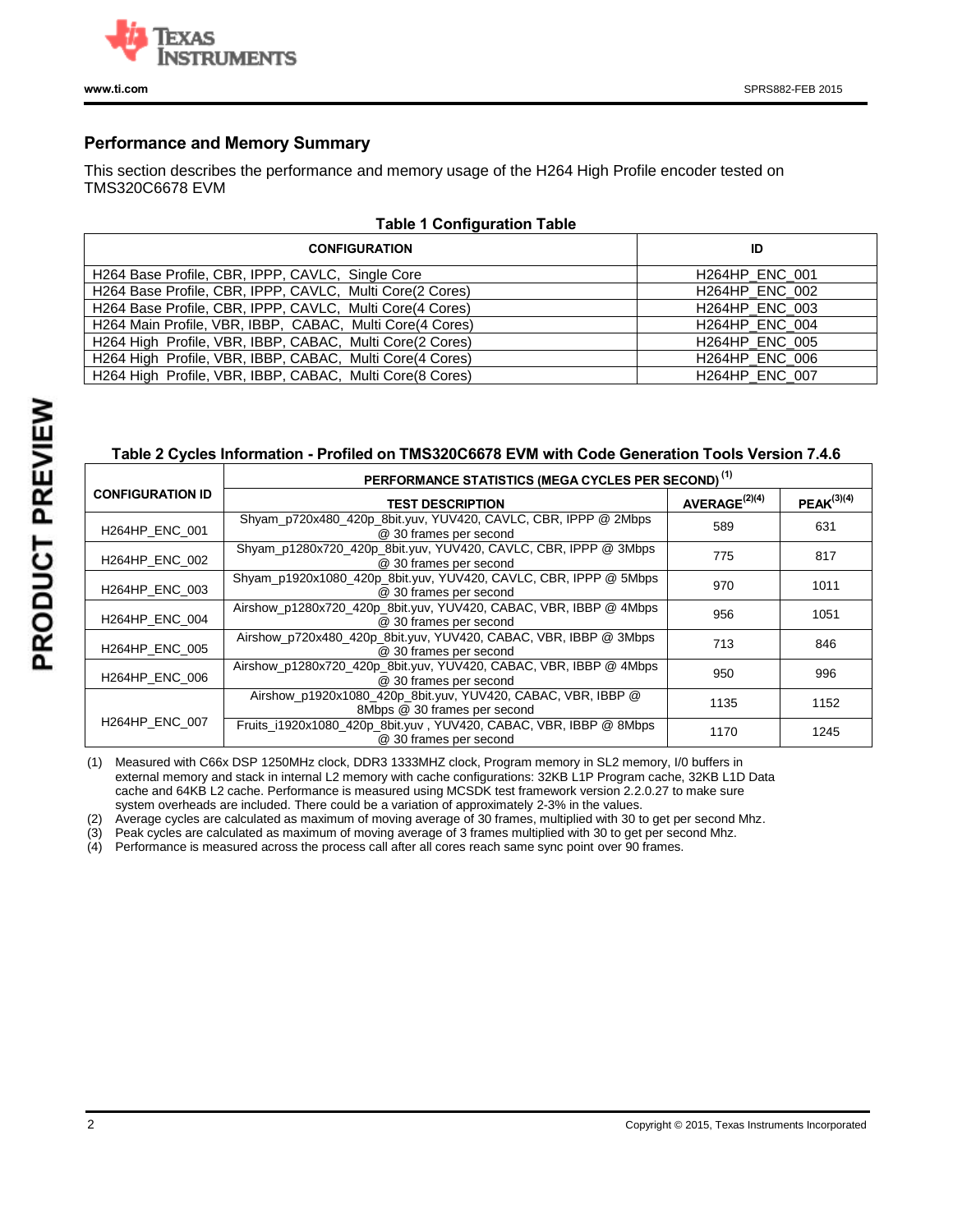

#### **Table 3 Memory Statistics of TMS320C6678 with Code Generation Tools Version 7.4.6**

|                                                                  | <b>MEMORY STATISTICS</b> <sup>(1)(2)</sup> |                               |                 |               |                |              |
|------------------------------------------------------------------|--------------------------------------------|-------------------------------|-----------------|---------------|----------------|--------------|
| <b>CONFIGURATION ID</b>                                          | <b>PROGRAM</b>                             | DATA MEMORY <sup>(3)(5)</sup> |                 |               |                | <b>TOTAL</b> |
|                                                                  | MEMORY <sup>(4)</sup>                      | <b>PERSISTENT</b>             | <b>CONSTANT</b> | <b>SHARED</b> | <b>SCRATCH</b> |              |
| H264HP_ENC_001<br><b>H264HP ENC 002</b>                          | 1002                                       | 1828                          | 22              | 10698         | 3097           | 16647        |
| <b>H264HP ENC 003</b>                                            | 1002                                       | 3677                          | 22              | 19303         | 3128           | 27132        |
| <b>H264HP ENC 004</b><br>H264HP_ENC_005<br><b>H264HP ENC 006</b> | 1002                                       | 4415                          | 22              | 10698         | 3097           | 19234        |
| H264HP ENC 007                                                   | 1002                                       | 9542                          | 22              | 19303         | 3127           | 32996        |

(1) All these memory requirements are for H264 High profile encoder library only. They do not include any memory requirements from test application side. Stack, heap and code requirements for test-application are extra.

(2) All memory requirements are expressed in kilobytes  $(1K$  bytes = 1024 bytes).<br>(3) The memory requirements given in Table 3 are calculated for 1920x1080 resc The memory requirements given in Table 3 are calculated for1920x1080 resolution and YUV 420 Chroma sub sampling.

(4) Program code is stored in SL2 memory.

(5) Typical input and output buffers for 1920x1080 resolutions with yuv planer 4:2:0 formats are as follows. Input Buffer: 3060KB

Output Buffer: 500KB

#### **Table 4 Internal Data Memory Split-up**

|                                                                                                                                                                      | DATA MEMORY - INTERNAL <sup>(1)(2)</sup> |                   |                  |              |    |     |
|----------------------------------------------------------------------------------------------------------------------------------------------------------------------|------------------------------------------|-------------------|------------------|--------------|----|-----|
| <b>CONFIGURATION ID</b>                                                                                                                                              |                                          | <b>LOCAL L2</b>   | <b>SHARED L2</b> | <b>TOTAL</b> |    |     |
|                                                                                                                                                                      | <b>CONSTANTS</b>                         | <b>PERSISTENT</b> | <b>SCRATCH</b>   | <b>STACK</b> |    |     |
| <b>H264HP ENC 001</b><br><b>H264HP ENC 002</b><br>H264HP ENC 003<br><b>H264HP ENC 004</b><br><b>H264HP ENC 005</b><br><b>H264HP ENC 006</b><br><b>H264HP ENC 007</b> |                                          | 0                 | 231              | 16           | 37 | 284 |

(1) Internal memory requirements are for each individual core.

(2) All memory requirements are expressed in kilobytes (1K bytes = 1024 bytes).

#### **Table 5 Cache/SRAM configuration (1)**

| <b>NAME</b>          | <b>AVAILABLE</b> | <b>CACHE</b> | <b>SRAM</b> |
|----------------------|------------------|--------------|-------------|
| L1P (Program Memory) | 32KB             | 32KB         | 0KB         |
| L1D(Data Memory)     | 32KB             | 32KB         | 0KB         |
|                      | 512KB            | 64KB         | 448KB       |

(1) All above mentioned numbers are for all configurations.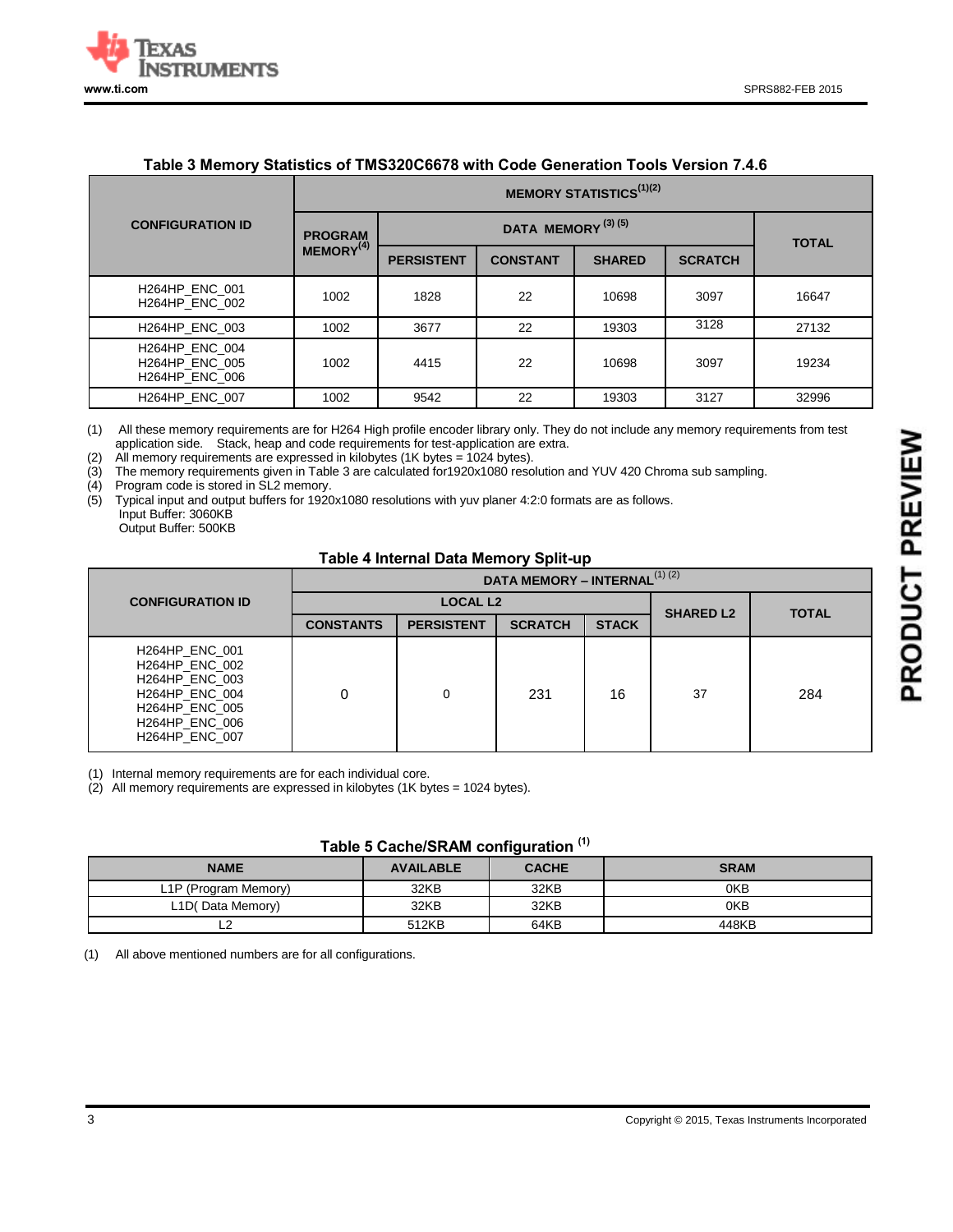

## **Table 6 EDMA Configuration**(1) (5)(6)

| TC Q                 | TC <sub>0</sub> | TC <sub>1</sub>          | TC <sub>2</sub> | TC <sub>3</sub>          | <b>TOTAL</b>             | <b>MAXIMUM(3)</b> |
|----------------------|-----------------|--------------------------|-----------------|--------------------------|--------------------------|-------------------|
| Usage                | R/W to DDR/L2   |                          |                 |                          |                          |                   |
| Priority $(2)$       |                 | $\sim$                   |                 | $\overline{\phantom{0}}$ | $\overline{\phantom{a}}$ |                   |
| <b>EDMA Channels</b> |                 | $\overline{\phantom{0}}$ |                 | $\overline{\phantom{0}}$ | $8^{(4)}$                | 64                |
| <b>QDMA Channels</b> |                 |                          |                 |                          | $0^{(4)}$                |                   |
| <b>Num PARAMS</b>    | 38              |                          |                 |                          | $38^{(4)}$               | 512               |

(1) All above mentioned numbers are for all configurations (H264HP\_ENC\_001, H264HP\_ENC\_002, H264HP\_ENC\_003, H264HP\_ENC\_004, H264HP\_ENC\_005, H264HP\_ENC\_006, H264HP\_ENC\_007s).

(2) Lesser number corresponds to higher TC priority. Default priority is TC0 > TC1 > TC2 > TC3. When different TC's have same priority, the arbitration order is TC0 > TC1 > TC2 > TC3.

(3) Max corresponds to the maximum number of EDMA/QDMA channels or maximum number of PARAMS available on the chip for a channel controller. It does NOT indicate the maximum number requested by the codec.

(4) Same EDMA channel is used to copy data to DDR and to L2 memory at different instances.

(5) Above configuration table specifies EDMA hardware usage for each core in multicore scenario.

(6) Core 0,1,2,3 uses EDMA CC1 and Core 4,5,6,7 uses EDMA CC2.

#### **Notes**

- I/O buffers:
	- Input buffer size = 3060 K-bytes (for 1920x1088 resolution, YUV420)
	- Output buffer size = 500 K-bytes (for encoding 1920x1088 resolution)

## **References**

- ISO/IEC 14496-10:2005 Information technology -- Coding of audio-visual objects -- Part 10: Advanced Video Coding.
- eXpressDSP Algorithm Interoperability Standard (TMS320 Algorithm Interface Standard).
- H264 High Profile Encoder on TMS320C6678 Platform User's Guide.

## **Glossary**

| Term      | <b>Description</b>                                                                      |
|-----------|-----------------------------------------------------------------------------------------|
| Constants | Elements that go into .const memory section                                             |
| Scratch   | Memory space that can be reused across different instances of the algorithm             |
| Shared    | Sum of Constants and Scratch                                                            |
| Instance  | Persistent-memory that contains persistent information - allocated for each instance of |
|           | the algorithm                                                                           |

## **Acronyms**

| Acronym      | <b>Description</b>                             |
|--------------|------------------------------------------------|
| <b>DMA</b>   | <b>Direct Memory Access</b>                    |
| <b>ISO</b>   | International organization for standardization |
| <b>EVM</b>   | <b>Evaluation Module</b>                       |
| <b>AVC</b>   | Advanced Video Codec                           |
| <b>XDAIS</b> | eXpressDSP Algorithm Interface Standard        |
| <b>XDM</b>   | eXpressDSP Digital Media                       |